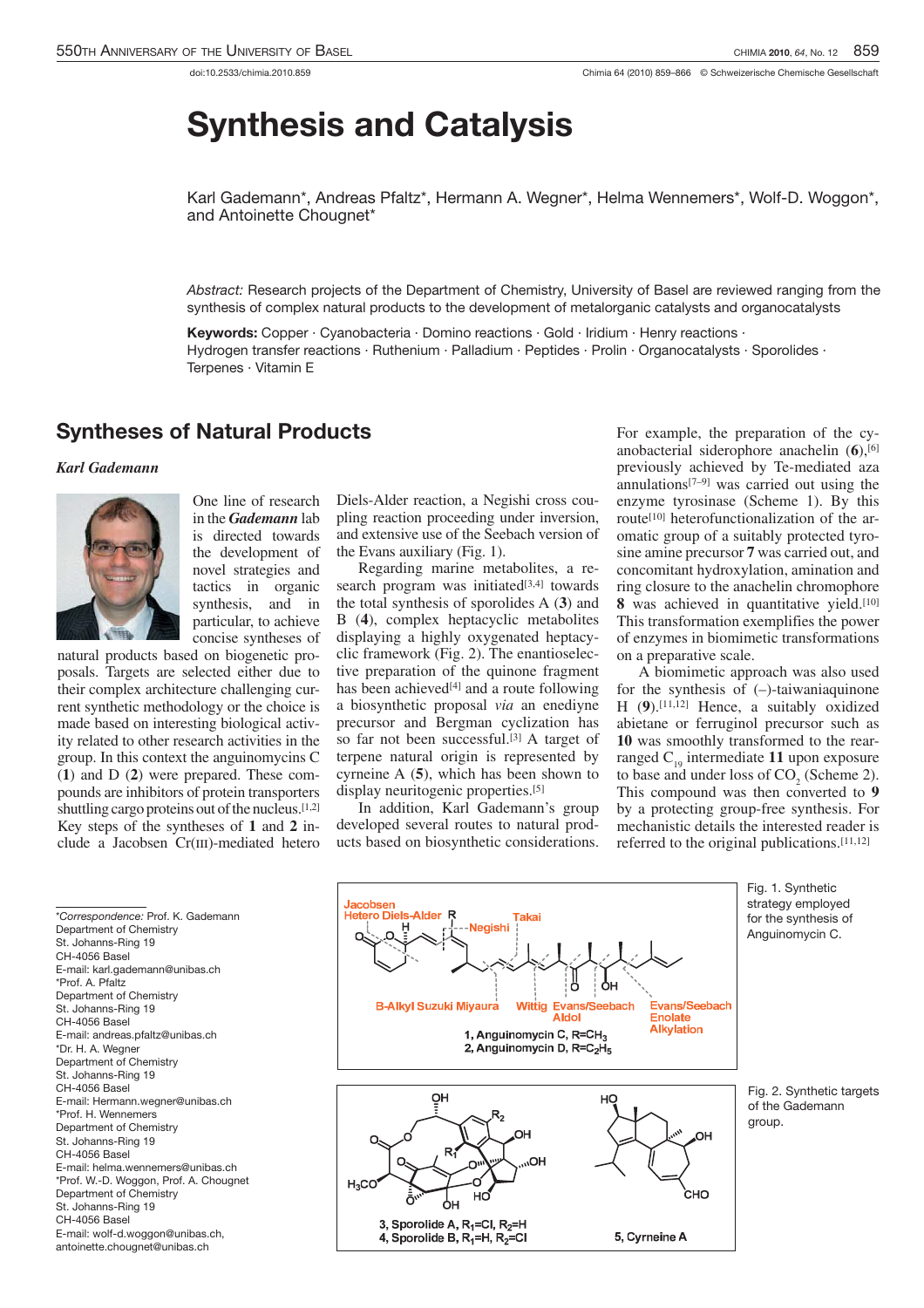



Scheme 2. Biomimetic ring contraction leading to (–)-taiwaniaquinone H (**9**).

- [1] S. Bonazzi, S. Güttinger, I. Zemp, U. Kutay, K. Gademann, *[Angew. Chem. Int. Ed.](http://www.ingentaconnect.com/content/external-references?article=1433-7851(2007)46L.8707[aid=8138201])* **2007**, *46*, [8707.](http://www.ingentaconnect.com/content/external-references?article=1433-7851(2007)46L.8707[aid=8138201])
- [2] S. Bonazzi, O. Eidam, S. Güttinger, J.-Y. Wach, I. Zemp, U. Kutay, K. Gademann, *[J. Am. Chem.](http://www.ingentaconnect.com/content/external-references?article=0002-7863(2010)132L.1432[aid=9190627])  Soc.* **2010**, *132*[, 1432.](http://www.ingentaconnect.com/content/external-references?article=0002-7863(2010)132L.1432[aid=9190627])
- [3] S. Bonazzi, M. Binaghi, C. Fellay, J.-Y. Wach, K. Gademann, *Synthesis* **2010**, 631.
- [4] J.-Y. Wach, K. Gademann, *Synlett* **2009**, 2849.
- [5] M. C. Marcotullio, R. Pagiott, F. Maltese, Y. Obara, T. Hoshino, N. Nakahata, M. Curini, *Planta Med.* **2006**, *72*, 819.
- [6] K. Gademann, C. Portmann, *[Curr. Org. Chem.](http://www.ingentaconnect.com/content/external-references?article=1385-2728(2008)12L.326[aid=8461974])* **2008**, *12*[, 326.](http://www.ingentaconnect.com/content/external-references?article=1385-2728(2008)12L.326[aid=8461974])
- [7] A. K. Lawrence, K. Gademann, *Synthesis* **2008**, 331.
- [8] K. Gademann, Y. Bethuel, *[Angew. Chem. Int.](http://www.ingentaconnect.com/content/external-references?article=1433-7851(2004)43L.3327[aid=6962183]) Ed.* **2004**, *43*[, 3327.](http://www.ingentaconnect.com/content/external-references?article=1433-7851(2004)43L.3327[aid=6962183])
- [9] K. Gademann, Y. Bethuel, *[Org. Lett.](http://www.ingentaconnect.com/content/external-references?article=1523-7060(2004)6L.4707[aid=6962184])* **2004**, *6*, [4707.](http://www.ingentaconnect.com/content/external-references?article=1523-7060(2004)6L.4707[aid=6962184])
- [10] K. Gademann, Y. Bethuel, H. H. Locher, C. Hubschwerlen, *[J. Org. Chem.](http://www.ingentaconnect.com/content/external-references?article=0022-3263(2007)72L.8361[aid=9471838])* **2007**, *72*, 8361.
- [11] C. K. Jana, R. Scopelliti, K. Gademann, *[Chem.](http://www.ingentaconnect.com/content/external-references?article=0947-6539(2010)16L.7692[aid=9471837])  Eur. J.* **2010**, *16*[, 7692.](http://www.ingentaconnect.com/content/external-references?article=0947-6539(2010)16L.7692[aid=9471837])
- [12] C. K. Jana, R. Scopelliti, K. Gademann, *Synthesis* **2010**, 2223.

### **Design and Screening of Chiral Catalysts**

#### *Andreas Pfaltz*



The *Pfaltz* group has been active in the development of chiral ligands and metal catalysts for many years. Starting point of their research were the semicorrins which

were introduced in the mid 1980s (Fig. 1).[1] Key features of the semicorrin structure are a conformationally rigid  $C_2$ -symmetric ligand scaffold, with two substituents in close proximity to the coordination sphere that have a strong and direct influence on a metal-catalyzed process.

The high enantioselectivities induced by semicorrins in the copper-catalyzed cyclopropanation and cobalt-catalyzed conjugate reduction of  $\alpha$ , $\beta$ -unsaturated carboxylic esters and amides prompted the development of various structurally related ligands in the Pfaltz lab as well as in many other research groups. Bisoxazolines, now known as BOX ligands, have found an impressive number of applications in asymmetric catalysis and today are regarded as privileged ligands.[2] The most recent addition to the bisoxazolines are the BoraBOX ligands, which were successfully applied in several metal-catalyzed reactions.[3]

 $C_2$ -symmetric bidentate ligands have dominated in asymmetric catalysis for a long time. Although  $C_2$ -symmetry offers a number of advantages, for certain reactions non-symmetrical ligands with two different coordinating groups should allow more effective enantiocontrol than  $C_2$ -symmetric ligands. Transition metalcatalyzed allylic substitution *via* symmetric allyl intermediates is an example, see the Pd complex in Fig. 1. In this reaction,

the regioselectivity of nucleophilic attack determines the ratio of the two enantiomeric products. If the metal center is coordinated by two electronically different heteroatoms, the two allylic termini become electronically non-equivalent and thus are expected to display different reactivity. Therefore, non-symmetric ligands with two different coordinating atoms such as P and N should, in principle, allow more effective regiocontrol than  $C_2$ -symmetric ligands.

Indeed, palladium complexes with phosphinooxazolines (PHOX ligands), developed independently by the groups of Helmchen, J. M. J. Williams, and Pfaltz, turned out to be efficient enantioselective catalysts for Pd-catalyzed allylic substitutions.[4] Because of their modular structure, a wide variety of ligands with differently substituted oxazoline rings, different phosphine groups and different backbones can be readily prepared. In this way the ligand structure can be sterically and electronically tuned for a specific application.

Chiral oxazoline-based P,N-ligands, which have a complementary application range to the P,P-ligands developed by Trost,<sup>[5]</sup> have significantly enhanced the scope of enantioselective allylic substitution. Further studies have shown that PHOX and related P,N-ligands can induce high enantioselectivities in numerous other metal-catalyzed reactions such as Heck reactions, 1,4-additions of organozinc reagents to enones, and  $Ag(I)$ -catalyzed [3+2] cycloadditions of azomethine ylides.[4,6]

One of the major areas of current research in the Pfaltz group is asymmetric hydrogenation, which is one of the most widely used, most reliable catalytic methods for the preparation of optically active compounds.[7] High enantioselectivity, low catalyst loadings, essentially quantitative yields, and mild conditions are attractive features of this transformation. Since the early 1970s, when the well-known L-Dopa process was established at Monsanto, [7c] hydrogenation has played a dominant role in industrial asymmetric catalysis. Many chiral phosphine ligands are available today, which induce very high enantioselectivity in rhodium- and ruthenium-catalyzed hydrogenations of suitably functionalized olefins. Nevertheless, the application range of Rh and Ru catalysts is limited, as they require the presence of a polar functional group next to the C=C bond, which can coordinate to the metal center. With unfunctionalized olefins, these catalysts generally show low reactivity and unsatisfactory enantioselectivity.

In the course of their work on PHOX ligands, the Pfaltz group discovered that iridium complexes with chiral P,N-ligands can overcome these limitations.[8] In contrast to Rh and Ru catalysts, they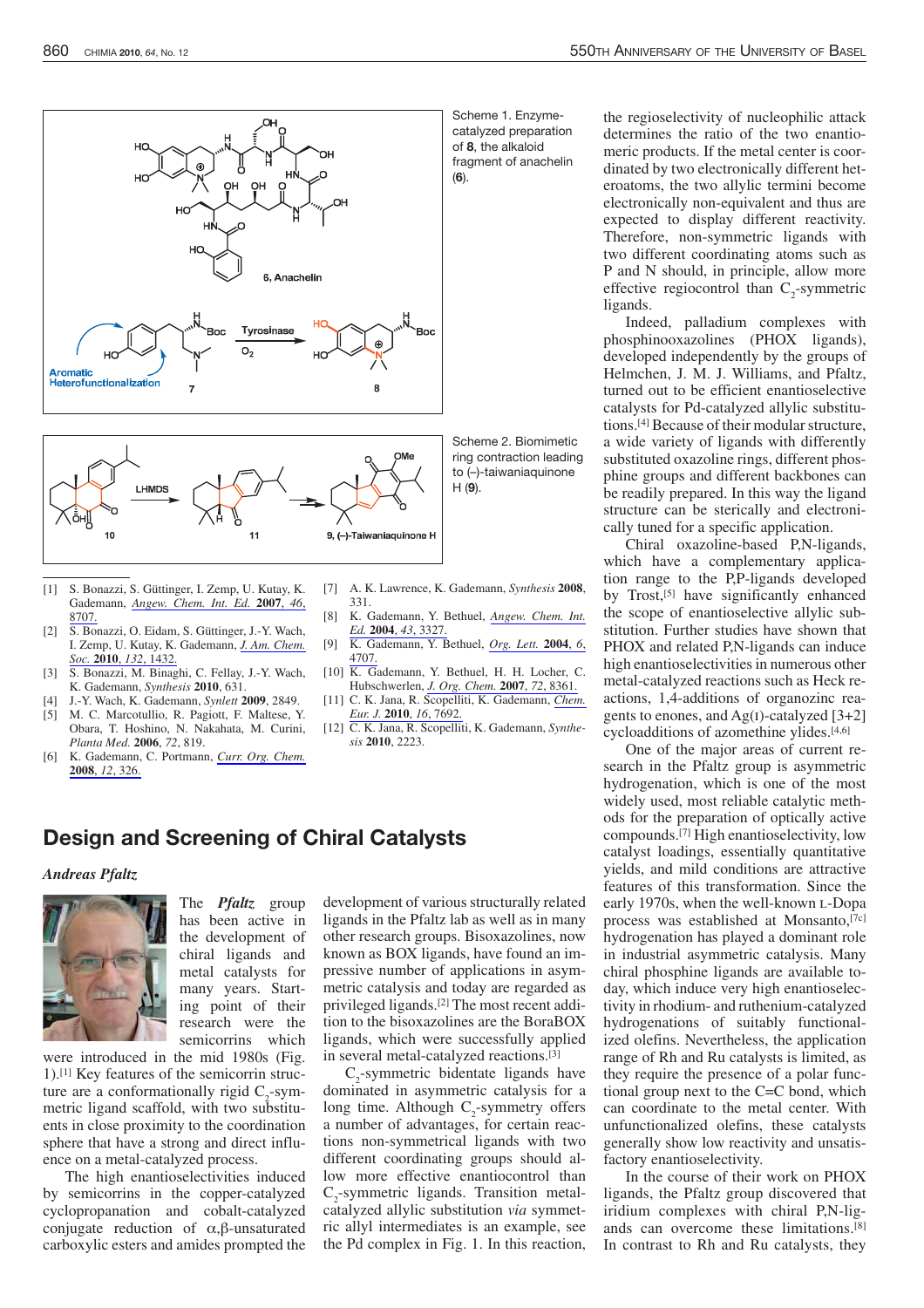

Fig. 1. Ligands and complexes for various enantioselective catalytic reactions.



do not require a coordinating polar group next to the C=C bond. Initial experiments with cationic PHOX complexes showed that these catalysts were highly active in the hydrogenation of unfunctionalized triand even tetrasubstituted olefins. In this respect, they resembled the Crabtree catalyst,  $[(Cy<sub>3</sub>P)(pyridine)Ir(COD)]PF<sub>6</sub>(Cy=$ cyclohexyl),[9] which provided the stimulus for this work. The counter ion plays an important role in this process. With  $BAr_{E}$  (tetrakis[3,5-bis(trifluoromethyl) phenyl]borate) TONs of >5000 could be achieved, whereas the corresponding hexafluorophosphate salt usually lost catalytic activity after 40–200 turnovers. Tetrafluoroborates and triflates showed only very low activity while halides were completely inactive.

An extensive search for other P,N-ligands (for examples, see Fig. 1) led to a diverse set of new Ir complexes, which have considerably expanded the scope of enantioselective hydrogenation to many different classes of unfunctionalized as well as functionalized olefins.[8b] Several other research groups have also become interested in Ir-catalyzed asymmetric hydrogenation and have reported additional oxazolineand pyridine-derived P,N-ligands.<sup>[10,11]</sup>

For a long time, purely alkyl-substituted olefins could not be hydrogenated with satisfactory enantioselectivity. However, bicyclic pyridine-based ligands, finally led to a breakthrough (Scheme 1).<sup>[12]</sup> The potential of these catalysts was demonstrated with the highly enantio- and diastereoselective introduction of the two stereocenters of the side chain of vitamin E by simul-



Scheme 2. Enantioselective hydrogenation of toctrienyl acetate.

taneous hydrogenation of three C=C bonds (Scheme 2).[11a]

Iridium complexes with pyridine-phosphinite ligands also proved to be active catalysts for the asymmetric hydrogenation of a wide range of functionalized olefins including  $\alpha,\beta$ -unsaturated carboxylic esters and ketones, as well as imines, furans and indoles.[10–13] Another long-standing problem that was recently solved, was the hydrogenation of tetrasubstituted olefins, which were known to be notoriously unreactive substrates. Certain iridium P,N complexes showed unexpectedly high activity and allowed the hydrogenation of a range of tetrasubstituted olefins with high enantioselectivity.[14]

Another current project of the Pfaltz group focuses on the development of new screening methods for chiral catalysts. Parallel screening by product analysis of individual reactions has potential pitfalls, because catalytically active impurities or competing unselective background reactions can strongly affect the enantiomeric purity of the product. Such problems would be avoided if the catalyst's ability for enantiodiscrimination could be determined directly from examining catalystreactant intermediates rather than by product analysis. The feasibility of this concept was recently demonstrated for the palladium-catalyzed kinetic resolution of allylic esters, using electrospray ionization mass spectrometry (ESI-MS) as an analytical tool (Fig. 2).[15]

ESI-MS which is selective for charged species allows the detection of ionic intermediates in low concentration in the presence of a large excess of neutral species. In Pd-catalyzed allylic substitutions, the first step, formation of Pd-allyl complexes **X** and **Y** is fast, while the second step, nucleophilic addition to the allyl system is slower and turnover-limiting. The ratio **A:B** reflects the catalyst's ability to discriminate between the two enantiomeric substrates **A** and **B** (Fig. 2). In order to distinguish **X** and **Y** by mass spectrometry, they were labeled with two different alkyl groups at the *para* position of the aryl group (Ar = 4-methylphenyl in **A** and 4-ethylphenyl in **B)**. Accordingly, the signals of **X** and **Y** appear at different positions in the mass spectrum and their ratio can be determined by integration. Because the *para*-alkyl substituents are too remote from the reactive part of the molecule to have a notable influence on the reaction, the same selectivity is observed as for the parent enantiomers  $\bf{A}$  and  $\bf{B}$  with  $\bf{A}r$  = phenyl.

When an equimolar mixture of the two quasienantiomers was treated with an achiral Pd catalyst and the anion of diethyl ethylmalonate as the nucleophile, the ESI-MS showed the expected signals corresponding to the allyl intermediates **X** and **Y** with the characteristic isotope distribution of palladium. As anticipated for an achiral catalyst, the two signal groups had the same intensity. The reaction with a chiral, enantiomerically pure catalyst derived from ligand **L**\* showed a strong bias toward one of the two quasienantiomers (**X**:**Y** = 9:91). This ratio is equivalent to the selectivity factor of this kinetic resolution. Experiments with numerous other ligands showed that the ratios obtained by ESI-MS correlated very well with the selectivity factors determined by kinetic analysis of preparative reactions.

Screening by ESI-MS is fast and operationally simple, as it does not require work-up or purification steps and only minimal amounts of substrate are needed. Moreover, mixtures of catalysts with different molecular masses can be screened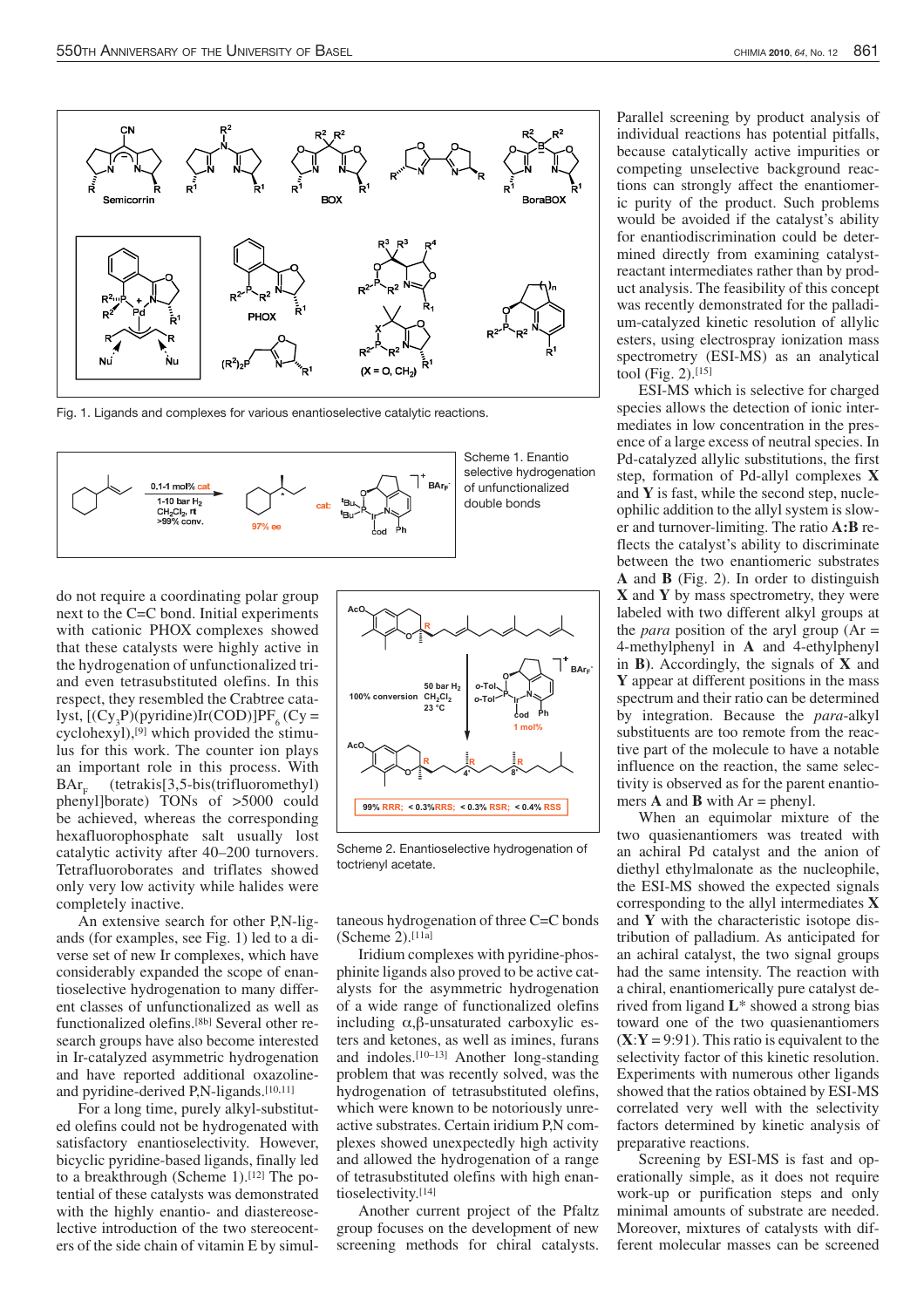

Fig. 2. Palladium complex-catalyzed kinetic resolution of allylic esters.



Fig. 3. ESI-MS-screening of organocatalysts for enantioselective Diels-Alder reactions.

simultaneously, which is not possible with methods relying on product analysis. In this way catalyst libraries prepared in one batch by combinatorial methods can be screened without the need to synthesize and purify the catalysts individually.[15b]

In principle, the method cannot be applied to enantioselective transformations of prochiral substrates. However, the corresponding back reaction leading from the two enantiomeric products to the prochiral educt can proceed by kinetic resolution with a chiral catalyst. Therefore, if conditions for catalyzing the back reaction are found, ESI-MS screening becomes possible, starting from quasienantiomeric products. According to the principle of microscopic reversibility the transition states of the forward and backward reaction are identical. Consequently the enantioselectivity determined for the back reaction will be the same as the enantioselectivity of the forward reaction. The feasibility of back reaction screening was recently demonstrated for palladium-catalyzed allylic substitutions,<sup>[16]</sup> copper- and organocatalyzed Diels-Alder reactions (Fig. 3),<sup>[17]</sup> and organocatalyzed Michael additions.[18]

- [1] A. Pfaltz, *[Acc. Chem. Res.](http://www.ingentaconnect.com/content/external-references?article=0001-4842(1993)26L.339[aid=367728])* **1993**, *26*, 339.
- [2] G. Desimoni, G. Falta, K. A. Jørgensen, *[Chem.](http://www.ingentaconnect.com/content/external-references?article=0009-2665(2006)106L.3561[aid=9425310])  Rev.* **2006**, *106*[, 3561.](http://www.ingentaconnect.com/content/external-references?article=0009-2665(2006)106L.3561[aid=9425310])
- [3] a) C. Mazet, V. Köhler, A. Pfaltz, *Angew. Chem. Int. Ed.* **2005**, *31*, 4888; b) C. Mazet, S. Roseblade, V. Köhler, A. Pfaltz, *[Org. Lett.](http://www.ingentaconnect.com/content/external-references?article=1523-7060(2006)8L.1879[aid=9425308])* **2006**, *8*[, 1879;](http://www.ingentaconnect.com/content/external-references?article=1523-7060(2006)8L.1879[aid=9425308]) c) S. Roseblade, A. Pfaltz, *Synthesis* **2007**, 3751; d) V. Köhler, C. Mazet, A. Toussaint, K. Kulicke, D. Häussinger, M. Neuburger, S. Schaffner, S. Kaiser, A. Pfaltz, *[Chem. Eur. J.](http://www.ingentaconnect.com/content/external-references?article=0947-6539(2008)14L.8530[aid=9425307])* **2008**, *14*[, 8530;](http://www.ingentaconnect.com/content/external-references?article=0947-6539(2008)14L.8530[aid=9425307]) e) A. Toussaint, A. Pfaltz, *Eur. J. Org. Chem.* **2008**, 4591.
- [4] a) G. Helmchen, A. Pfaltz, *[Acc. Chem. Res.](http://www.ingentaconnect.com/content/external-references?article=0001-4842(2000)33L.336[aid=7934098])* **2000**, *33*[, 336;](http://www.ingentaconnect.com/content/external-references?article=0001-4842(2000)33L.336[aid=7934098]) b) J. M. J. Williams, *[Synlett](http://www.ingentaconnect.com/content/external-references?article=0936-5214(1996)0L.705[aid=367746])* **1996**[, 705.](http://www.ingentaconnect.com/content/external-references?article=0936-5214(1996)0L.705[aid=367746])
- [5] B. M. Trost, D. L. Van Vranken, *[Chem. Rev](http://www.ingentaconnect.com/content/external-references?article=0009-2665(1996)96L.395[aid=367732])*. **1996**, *96*[, 395.](http://www.ingentaconnect.com/content/external-references?article=0009-2665(1996)96L.395[aid=367732])
- [6] R. Stohler, F. Wahl, A. Pfaltz, *Synthesis* **2005**, 1431.
- [7] a) J. M. Brown, 'Hydrogenation of Functionalized Carbon-Carbon Double Bonds', in 'Comprehensive Asymmetric Catalysis'; Eds E. N. Jacobsen A. Pfaltz, Y. Yamamoto, Springer, Berlin, **1999**; Vol. I, Chapter 5.1; b) R. Noyori, *[Angew. Chem. Int. Ed.](http://www.ingentaconnect.com/content/external-references?article=1433-7851(2002)41L.2008[aid=6956481])* **2002**, *41*, 2008; c) W. S. Knowles, *[Angew. Chem. Int. Ed.](http://www.ingentaconnect.com/content/external-references?article=1433-7851(2002)41L.1998[aid=8361723])* **2002**, *41*, [1998;](http://www.ingentaconnect.com/content/external-references?article=1433-7851(2002)41L.1998[aid=8361723]) d) 'Asymmetric Catalysis on Industrial Scale', Eds H.-U. Blaser, E. Schmidt, Wiley-VCH, Weinheim, **2004**.
- [8] a) A. Lightfoot, P. Schnider, A. Pfaltz, *[Angew.](http://www.ingentaconnect.com/content/external-references?article=1433-7851(1998)37L.2897[aid=7934091])  [Chem. Int. Ed.](http://www.ingentaconnect.com/content/external-references?article=1433-7851(1998)37L.2897[aid=7934091])* **1998**, *37*, 2897; b) Review: S. J. Roseblade, A. Pfaltz, *[Acc. Chem. Res.](http://www.ingentaconnect.com/content/external-references?article=0001-4842(2007)40L.1402[aid=8461928])* **2007**, *40*, [1402.](http://www.ingentaconnect.com/content/external-references?article=0001-4842(2007)40L.1402[aid=8461928])
- [9] R. Crabtree, *[Acc. Chem. Res.](http://www.ingentaconnect.com/content/external-references?article=0001-4842(1979)12L.331[aid=8361714])* **1979**, *12*, 331.
- [10] Recent publications: a) Q.-B. Liu, C.-B. Yu, Y.-G. Zhou, *Tetrahedron Lett.* **2006***, 47*, 4733; b) Y. Zhu, K. Burgess, *[J. Am. Chem. Soc.](http://www.ingentaconnect.com/content/external-references?article=0002-7863(2008)130L.8894[aid=9425325])* **2008**, *130*, [8894;](http://www.ingentaconnect.com/content/external-references?article=0002-7863(2008)130L.8894[aid=9425325]) c) P. Cheruku, J. Diesen, P. G. Andersson, *[J. Am. Chem. Soc.](http://www.ingentaconnect.com/content/external-references?article=0002-7863(2008)130L.5595[aid=9425324])* **2008**, *130*, 5595; d) M. Dieguez, J. Mazuela, O. Pamies, J. J. Verendel, P. G. Andersson, *[J. Am. Chem. Soc.](http://www.ingentaconnect.com/content/external-references?article=0002-7863(2008)130L.7208[aid=9425323])* **2008**, *130*, [7208;](http://www.ingentaconnect.com/content/external-references?article=0002-7863(2008)130L.7208[aid=9425323]) e) S.-M. Lu, C. Bolm, *[Angew. Chem. Int.](http://www.ingentaconnect.com/content/external-references?article=1433-7851(2008)47L.8920[aid=9425322])  Ed.* **2008**, *47*[, 8920;](http://www.ingentaconnect.com/content/external-references?article=1433-7851(2008)47L.8920[aid=9425322]) f) W.-J. Lu, Y.-W. Chen, X.- L. Hou, *[Angew. Chem. Int. Ed.](http://www.ingentaconnect.com/content/external-references?article=1433-7851(2008)47L.10133[aid=9425321])* **2008**, *47*, 10133; g) J. Mazuela, J. J. Verendel, M. Coll, Schäffner, A. Börner, P. G. Andersson, O. Pàmies, M. Diéguez, *[J. Am. Chem. Soc.](http://www.ingentaconnect.com/content/external-references?article=0002-7863(2009)131L.12344[aid=9425320])* **2009**, *131*, 12344; h) J. Zhou, J. W. Ogle, Y. Fan, V. Banphavichit(Bee), Y. Zhu, K. Burgess, *Chem. Eur. J.* **2010**, *13*, 7162.
- [11] Reviews: a) X. Cui, K. Burgess, *[Chem. Rev.](http://www.ingentaconnect.com/content/external-references?article=0009-2665(2005)105L.3272[aid=8361702])* **2005**, *105*[, 3272;](http://www.ingentaconnect.com/content/external-references?article=0009-2665(2005)105L.3272[aid=8361702]) b) T. L. Church, P. G. Andersson, Coord. Chem. Rev. **2008**, *252*, 513 and [8b].
- [12] a) S. Bell, B. Wüstenberg, S. Kaiser, F. Menges, T. Netscher, A. Pfaltz, *Science* **2006**, *311*, 643; b) Kaiser, S. P. Smidt, A. Pfaltz, *Angew. Chem. Int. Ed.* **2006**, *45*, 5195; c) A. Wang, B. Wüstenberg, A. Pfaltz, *[Angew. Chem. Int. Ed.](http://www.ingentaconnect.com/content/external-references?article=1433-7851(2008)47L.2298[aid=8361694])* **2008**, *47*, [2298.](http://www.ingentaconnect.com/content/external-references?article=1433-7851(2008)47L.2298[aid=8361694])
- [13] a) D. H. Woodmansee, M.-A. Müller, M. Neuburger, A. Pfaltz. *Chem. Science* **2010**, *1*, 72; b) A. Baeza, A. Pfaltz, *[Chem. Eur. J.](http://www.ingentaconnect.com/content/external-references?article=0947-6539(2010)16L.4003[aid=9425316])* **2010**, *16*[, 4003;](http://www.ingentaconnect.com/content/external-references?article=0947-6539(2010)16L.4003[aid=9425316]) c) A. Baeza, A. Pfaltz, *[Chem. Eur. J.](http://www.ingentaconnect.com/content/external-references?article=0947-6539(2010)16L.2036[aid=9425315])* **2010**, *16*[, 2036;](http://www.ingentaconnect.com/content/external-references?article=0947-6539(2010)16L.2036[aid=9425315]) d) M. G. Schrems, A. Pfaltz, *Chem. Commun.* **2009**, 6210; e) A. Baeza, A. Pfaltz, *[Chem. Eur. J.](http://www.ingentaconnect.com/content/external-references?article=0947-6539(2009)15L.2266[aid=9425314])* **2009**, *15*, 2266.
- [14] M. Schrems, E. Neumann, A. Pfaltz, *[Angew.](http://www.ingentaconnect.com/content/external-references?article=1433-7851(2007)46L.8274[aid=8361700])  [Chem. Int. Ed.](http://www.ingentaconnect.com/content/external-references?article=1433-7851(2007)46L.8274[aid=8361700])* **2007**, *46*, 8274.
- [15] a) C. Markert, A. Pfaltz, *[Angew. Chem. Int.](http://www.ingentaconnect.com/content/external-references?article=1433-7851(2004)43L.2498[aid=7936020])  Ed.* **2004**, *43*[, 2498;](http://www.ingentaconnect.com/content/external-references?article=1433-7851(2004)43L.2498[aid=7936020]) b) C. Markert, P. Rösel, A. Pfaltz, *[J. Am. Chem. Soc.](http://www.ingentaconnect.com/content/external-references?article=0002-7863(2008)130L.3234[aid=9425313])* **2008**, *130*, 3234; c) For pioneering studies of ESI-MS-based catalyst screening, see: P. Chen, *[Angew. Chem. Int.](http://www.ingentaconnect.com/content/external-references?article=1433-7851(2003)42L.2832[aid=9425312])  Ed.* **2003**, *42*[, 2832.](http://www.ingentaconnect.com/content/external-references?article=1433-7851(2003)42L.2832[aid=9425312])
- [16] a) C. A. Müller, A. Pfaltz, *[Angew. Chem. Int.](http://www.ingentaconnect.com/content/external-references?article=1433-7851(2008)47L.3363[aid=8461923])  Ed.* **2008**, *47*[, 3363;](http://www.ingentaconnect.com/content/external-references?article=1433-7851(2008)47L.3363[aid=8461923]) b) C. A. Müller, C. Markert, A. M. Teichert, A. Pfaltz, *Chem. Commun.*  **2009**, 1607.
- [17] A. Teichert, A. Pfaltz, *[Angew. Chem. Int. Ed.](http://www.ingentaconnect.com/content/external-references?article=1433-7851(2008)47L.3360[aid=8461922])*  **2008**, *47*[, 3360.](http://www.ingentaconnect.com/content/external-references?article=1433-7851(2008)47L.3360[aid=8461922])
- [18] I. Fleischer, A. Pfaltz, *[Chem. Eur. J.](http://www.ingentaconnect.com/content/external-references?article=0947-6539(2010)16L.95[aid=9425311])* **2010**, *16*, [95.](http://www.ingentaconnect.com/content/external-references?article=0947-6539(2010)16L.95[aid=9425311])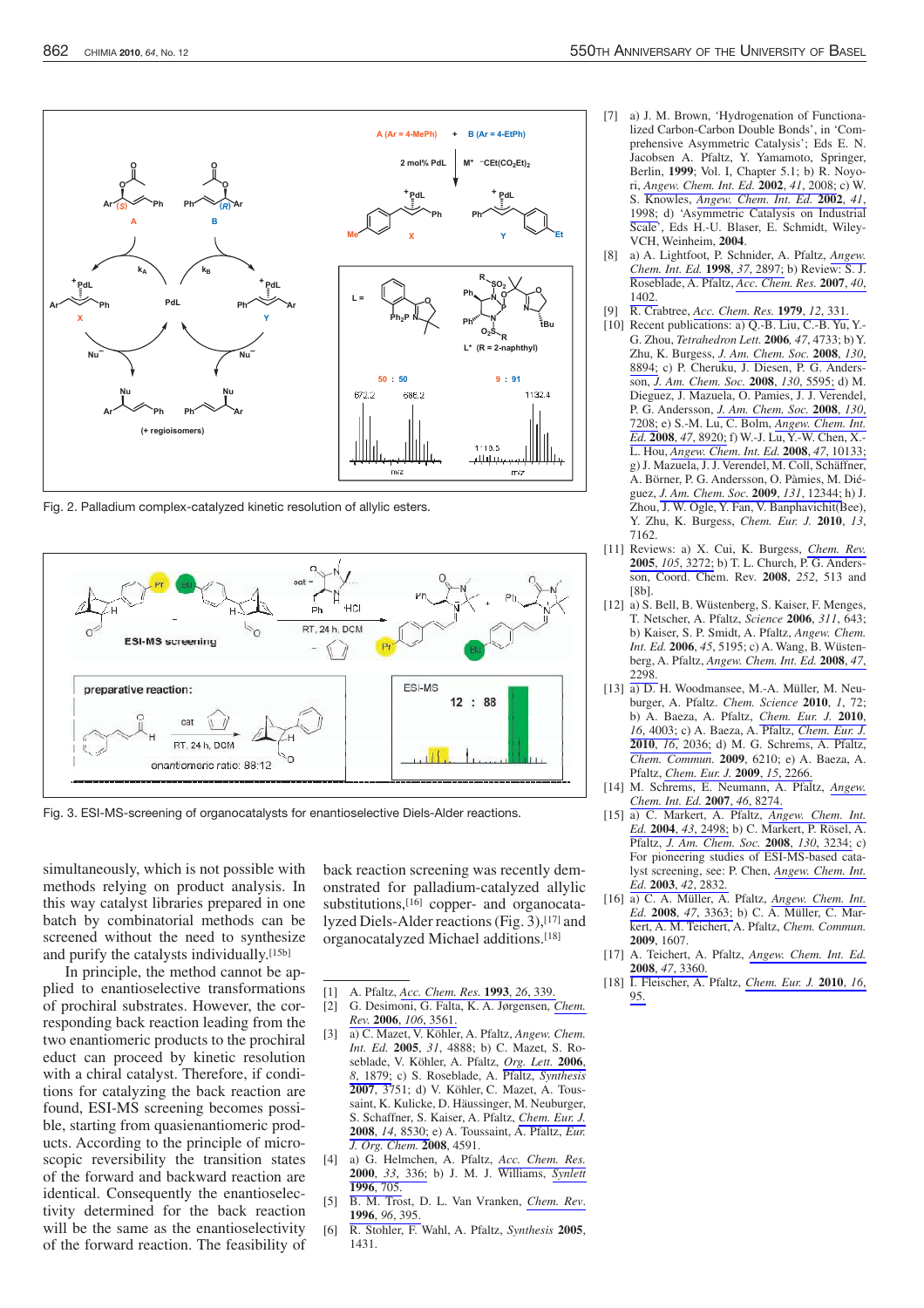### **Lewis Acids in Domino Catalysis**

### *Hermann A. Wegner*



Due to their efficiency and atom economy domino reactions have become very popular in organic synthesis.<sup>[1]</sup> The group of *H. A. Wegner* is focusing on the

development of catalytic domino reactions such as the Au-catalyzed cyclization of alkynyl aryl ester to coumarins.[2] In this reaction the Au-catalyst reacts as a  $\pi$ -Lewis acid. However, Au(III) is also capable of promoting an oxidative coupling reaction.[3] If the cyclization of **1** is run with 50 mol% of Au-catalyst, 32% of the dimerized product **3** can be isolated (Scheme 1).

In this process  $Au(III)$  is reduced to  $Au(I)$  ultimately yielding  $Au(0)$  that is not catalytic active for the oxidative coupling reaction (Scheme 2). In order to accomplish this reaction in a catalytic manner a suitable oxidant had to be found. After an extensive screening a combination of  $HAuCl<sub>4</sub>$  and *t*BuOOH was identified to obtain the desired dimeric coumarins.[4] This

**O O O O O O** AuCl<sub>3</sub> (5mol%)/AgOTf (15mol%) 87% (2:3 = 33:1) ethane, 60°C **ethane, 60ºC AuCl3 (5mol%)/AgOTf (15mol%) 87% (2:3 = 33:1) AuCl3 (50mol%)/3\*AgOTf (150mol%) 32% of 3**

Scheme 1. Cyclization of alkynyl aryl esters using catalytic and substoichiometric amounts of Au(III).



Scheme 2. Proposed catalytic cycle for the domino reaction: cyclization/oxidative coupling

**HAuCl4, tBuOOH (80% in Cyclohexane) DCE, 60ºC, over night O O O O O O**  $\mathbf{r}$ **R1 R1 R1 R2 R2 R2 R1 O O O O O O** 55% (32%) 27% (40%) **55% (32%) 27% (40%) 67% (13%)**  $\mathbf{I}$ **O O O O O O O O**  $6(23%$ **37% (18%) 50% (30%) 40% (23%) O O O O 13% (21%) 28% (19%)**

Scheme 3. Substrate scope of the Aucatalyzed domino cyclization oxidative coupling; yields of monomers in parentheses.

is the first example of a catalytic domino process, where the Au-catalyst acts as a  $\pi$ -Lewis acid and also promotes an oxidative coupling reaction.

The reaction can be done with a variety of substrates which are easily accessible in two operations from commercial available starting material (Scheme 3). However, the method is not applicable to electron deficient aryl groups and tethers other then ester moieties. Nevertheless, the potential of this catalytic domino reaction is demonstrated and can be applied for the preparation of various 2,2'-biscoumarins, that are of interest as photostable UV-dyes.

- [1] a) L. F. Tietze, *[Chem. Rev.](http://www.ingentaconnect.com/content/external-references?article=0009-2665(1996)96L.115[aid=394686])* **1996**, *96*, 115; b) L.F. Tietze, G. Brasche, K. Gericke, 'Domino Reactions in Organic Synthesis', Wiley-VCH, Weinheim, **2006**.
- [2] Z. Shi, C. He, *[J. Org. Chem.](http://www.ingentaconnect.com/content/external-references?article=0022-3263(2004)69L.3669[aid=8461876])* **2004**, *69*, 3669.
- [3] a) H. A. Wegner, *[Chimia](http://www.ingentaconnect.com/content/external-references?article=0009-4293(2009)63L.44[aid=9190101])* **2009**, *63*, 44; b) P. Garcia, M. Malacria, C. Aubert, V. Gandon, L. Fensterbank, *Chem. Cat. Chem.* **2010**, *2*, 493.
- [4] H. A. Wegner, S. Ahles, M. Neuenburg, *[Chem.](http://www.ingentaconnect.com/content/external-references?article=0947-6539(2008)14L.11310[aid=8680276])  Eur. J.* **2008**, *14*[, 11310.](http://www.ingentaconnect.com/content/external-references?article=0947-6539(2008)14L.11310[aid=8680276])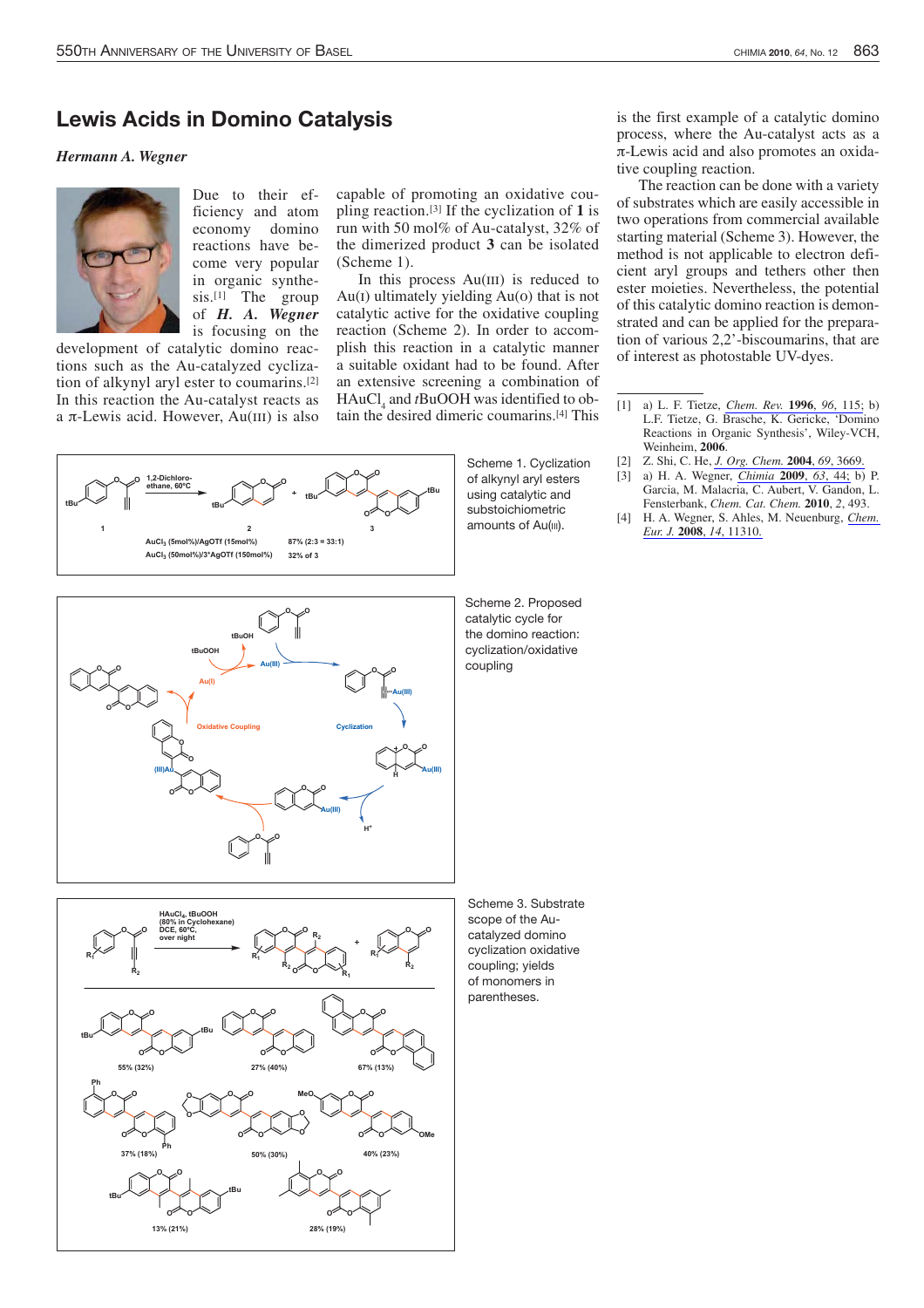## **Short Peptides for Organocatalytic Reactions**

### *Helma Wennemers*



The *Wennemers* group is engaged in using the large molecular diversity provided by peptides for the development of efficient catalysts. Since the many degrees of ro-

tational freedom of short-chain peptides render the rational design challenging, the group initiated the research program by developing the combinatorial screening method of 'catalyst-substrate co-immobilization' which enables the detection of catalysts for essentially any bimolecular reaction within split-and-mix libraries.[1] Using this combinatorial screening method combined with rational design, the group established tripeptides of the general type H-Pro-Pro-Xaa (Xaa = amino acid with a carboxylic acid) as effective catalysts for direct aldol reactions and conjugate addition reactions.[2–8] The peptides allow for enamine catalysis with catalyst loadings of as little as 0.1–1 mol% and provide the products in high to excellent stereoselectivities. This is remarkable as other chiral amine-based organocatalysts, such as proline and its derivatives, require significantly higher catalyst loadings of 10–30 mol%.<sup>[9]</sup> A further benefit of peptidic catalysts is the facile tuning of their activities and selectivities by small structural modifications that can be easily introduced due to the ease of peptide synthesis. Studies with structurally closely related analogues of peptide **1** demonstrated that both the secondary amine and the carboxylic acid are important for efficient catalysis and need to be in a certain relative orientation towards each other.[3a,5]



Scheme 1. Conjugate additions of aldehydes to y-substituted nitroolefins catalyzed by peptide 1.



Scheme 2. Direct asymmetric catalysis route to  $\gamma^2$ -amino acids.

For example, peptide H-D-Pro-Pro-Glu-NH<sub>2</sub> (1) is a highly effective catalyst for conjugate addition reactions of aldehydes to nitroolefins. $[4-8]$  Initial results demonstrated that in the presence of 1 mol% of peptide **1** a broad range of aldehyde and  $\beta$ -substituted nitroolefin react readily to provide  $\gamma$ -nitroaldehydes in excellent yields and stereoselectivities (Scheme 1).[4–6]

Even the simplest of all nitroolefins, nitroethylene, reacts with aldehydes in the presence of the peptidic catalyst **1** to provide mono-substituted  $\gamma$ -nitroaldehydes in good yields and excellent enantioselectivities.[7] The latter provide for a facile access to mono-substituted  $\gamma$ -amino acids that have previously only been accessible using chiral auxiliaries (Scheme 2).

Most recently, kinetic studies shed light onto the rate-determining steps of the peptide-catalyzed conjugate addition reactions.[8] The studies revealed that within the proposed enamine catalysis cycle (Scheme 3), not the enamine formation but both the C–C bond formation step and the hydrolysis of the iminium ion are rate limiting for the reaction.

In addition, these experiments demonstrate that the reaction rate increases by lowering the amount of water to the minimum that is generated in the enamine formation step. These insights enabled further optimization of the reaction conditions by using i) dried solvents and reagents to minimize the amount of water and ii) an excess of the nitroolefin with respect to the aldehyde. Under these conditions, the 1,4-addition reactions proceed significantly faster compared to the conditions used before (approx. threefold acceleration). Most remarkably, under these improved reaction conditions a catalyst loading of as little as 0.1 mol% is still sufficient for excellent catalytic activity and stereoselectivities which is the lowest catalyst loading thus far achieved in enamine catalysis with synthetic organocatalysts.[8]

The research demonstrates that peptides are attractive asymmetric catalysts combining features that are known from natural enzymes (*e.g.* a certain degree of conformational flexibility to adopt to different transition states) and others that are typical for man-made synthetic catalysts (*e.g.* broad substrate scope).

- [1] P. Krattiger, C. McCarthy, A. Pfaltz, H. Wennemers, *[Angew. Chem. Int. Ed.](http://www.ingentaconnect.com/content/external-references?article=1433-7851(2003)42L.1722[aid=6962204])* **2003**, *42*, [1722.](http://www.ingentaconnect.com/content/external-references?article=1433-7851(2003)42L.1722[aid=6962204])
- [2] a) P. Krattiger, R. Kovàsy, J. D. Revell, S. Ivan, H. Wennemers, *[Org. Lett.](http://www.ingentaconnect.com/content/external-references?article=1523-7060(2005)7L.1101[aid=6962208])* **2005**, *7*, 1101; b) P. Krattiger, R. Kovàsy, J. D. Revell, H. Wennemers, *[QSAR Comb. Sci.](http://www.ingentaconnect.com/content/external-references?article=1611-020X(2005)24L.1158[aid=7821596])* **2005**, *24*, 1158.
- [3] a) J. D. Revell, H. Wennemers, *Adv. Synth. Catal.* **2008**, *350,* 1046; b) J. D. Revell, H. Wennemers, *Tetrahedron* **2007**, *63*, 8420; c) C. Aprile, F. Giacalone, M. Gruttadauria, A. Mossuto Marculescu, R. Noto, J. D. Revell, H. Wenne-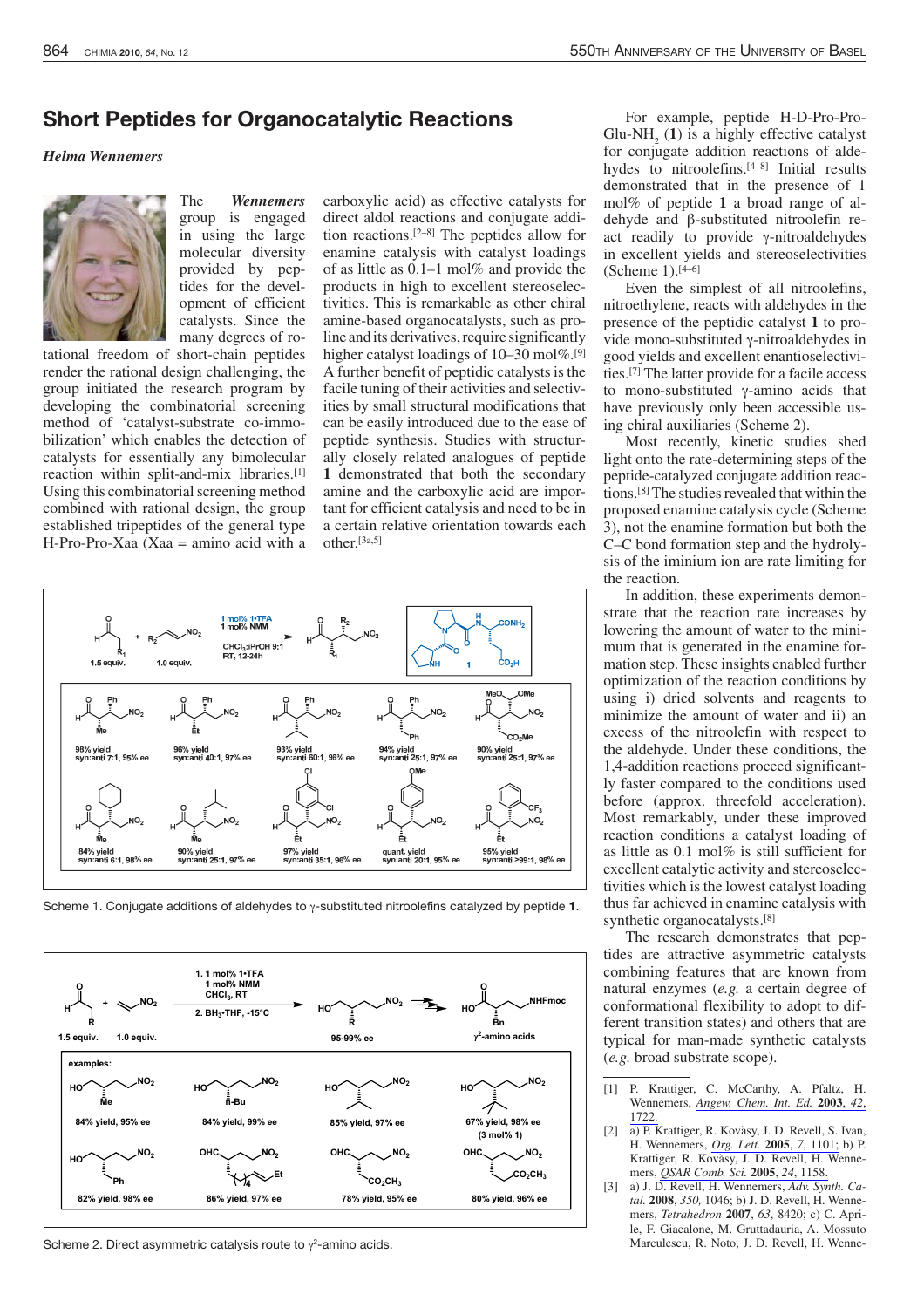

mers, *Green Chemistry* **2007**, *9*, 1328; d) J. D. Revell, D. Gantenbein, P. Krattiger, H. Wennemers, *Biopolymers (Pept. Sci*.*)* **2006**, *84*, 105.

- [4] M. Wiesner, J. D. Revell, H. Wennemers, *[An](http://www.ingentaconnect.com/content/external-references?article=1433-7851(2008)47L.1871[aid=8461878])[gew. Chem. Int. Ed.](http://www.ingentaconnect.com/content/external-references?article=1433-7851(2008)47L.1871[aid=8461878])* **2008**, *47*, 1871.
- M. Wiesner, M. Neuburger, H. Wennemers, *[Chem. Eur. J.](http://www.ingentaconnect.com/content/external-references?article=0947-6539(2009)15L.10103[aid=9425336])* **2009**, *15*, 10103.
- [6] M. Wiesner, H. Wennemers, *Synthesis* **2010**, 1568.
- [7] M. Wiesner, J. D. Revell, S. Tonazzi, H. Wennemers, *[J. Am. Chem. Soc.](http://www.ingentaconnect.com/content/external-references?article=0002-7863(2008)130L.5610[aid=8461877])* **2008**, *130*, 5610.

# **From Bioorganic Chemistry to Catalysis**

*Wolf-D. Woggon and Antoinette Chougnet*



The synthesis of catalytically competent enzyme models steered the focus of *Woggon's* research towards the development of catalysts for enantioselective hydrogen transfer reactions[1] and C–C bond formations[2] leading *inter alia* to several new



Scheme 1. Hydrogen transfer reaction to aliphatic ketones using catalysts **1** and **2**; tentative structures of ruthenium hydride substrate inclusion complexes are shown.

[8] M. Wiesner, G. Upert, G. Angelici, H. Wennemers, *[J. Am. Chem. Soc.](http://www.ingentaconnect.com/content/external-references?article=0002-7863(2010)132L.6[aid=9425335])* **2010**, *132*, 6.

[9] For reviews on enamine catalysis see, for example: a) S. Mukherjee, J. W. Yang, S. Hoffmann, B. List, *[Chem. Rev.](http://www.ingentaconnect.com/content/external-references?article=0009-2665(2007)107L.5471[aid=8461978])* **2007**, *107*, 5471; b) S. Bertelsen K. A. Jørgensen, *Chem. Soc. Rec.* **2009**, *38*, 2178; c) P. M. Pihko, I, Majander, A. Erkkila, *[Top. Curr. Chem.](http://www.ingentaconnect.com/content/external-references?article=0340-1022(2010)291L.29[aid=9425334])* **2010**, *291*, 29.

routes for the synthesis of vitamin E compounds.[3]

The experience gained by preparing supramolecular carotenoid-binding bis- $\beta$ cyclodextrin metal complexes led to the design and synthesis of ruthenium complexes **1** and **2**. [4] These complexes are reminiscent of metalloenzymes as they contain a hydrophobic binding site of substrates and a metal cofactor for chemical reactivity. Ruthenium complex **1**, attached to the primary face of  $\beta$ -cyclodextrin and 2 modified at the secondary face, are excellent catalysts for enantioselective hydrogen transfer reactions to aromatic and aliphatic ketones (see two examples in Scheme 1). The results with aliphatic ketones are unprecedented as most of the other catalytic systems are only efficient using aromatic substrates.[5]

From the work on the enzyme tocopherol cyclase (see article on Bioorganic and Bioinorganic Chemistry, page 846) a rather short biomimetic synthesis of  $\alpha$ tocopherol  $(3)$  evolved<sup>[6]</sup> and subsequently three new routes to the biologically most important vitamin E compound were developed.[7] The key steps of two sequences[7b,c] employ organocatalytic reactions such as the Shi epoxidation, of a suitably protected phytylhydroquinone **4** using catalyst **5** and a proline-catalyzed domino-aldol-oxa-Michael reaction of phytal **6** and salicylaldehyde **7** in the presence of **8** (30 mol%) (Scheme 2).

As an alternative, a Mitsunobu reaction was used to connect phenols **9** and **10** under inversion of configuration with the chiral  $\alpha$ -hydroxyester 11. The resulting phenolethers **12** and **13** were transformed into  $\alpha$ -tocopherol (3) displaying 94% *de* (Scheme 3).[7a]

In the course of these synthetic approaches towards  $\alpha$ -tocopherol the activation of the phytyl double bond by metal complexes was a serious option (see **14**, Fig. 1). However, in contrast to triflate salts of Cu and Ag the Lewis acidity of various chiral complexes of Cu and Ag proved to be too weak to activate the double bond.



Scheme 2. Organocatalytic key steps for the synthesis of  $\alpha$ -tocopherol (**3**).